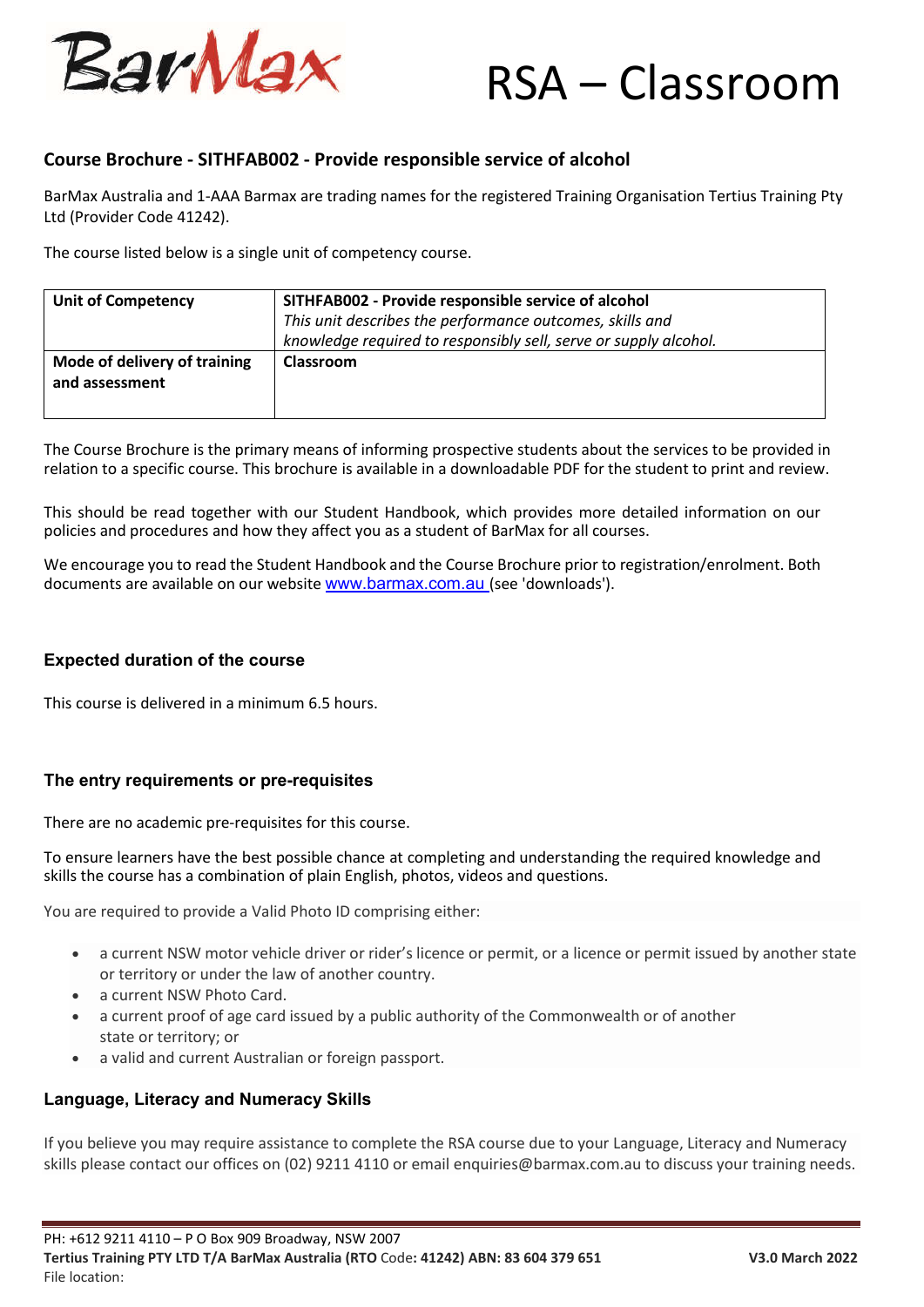

# RSA – Classroom

### **The assessment requirements to successfully complete the course**

At the end of the short course, you will be required to undertake an assessment to establish your understanding of the required skills and knowledge to provide the Responsible Service of Alcohol. The assessment comprises questions in the following format:

- *Written Knowledge Questions:* The student is required to provide a written response to a range of questions relating to the knowledge evidence of the units of competency. These would generally be multiple-choice, true/false, and short answers
- **Demonstration / Observation:** The student will be observed by the assessor performing simulated tasks relevant to the unit of competency being assessed.

Students will have 3 attempts at each task in order to be found competent (all answers correct) in both modes outlined above

All assessments are open book and are welcome to use any resource available to them in preparing their responses.

### **Certificates on completion of the Unit**

When you have successfully completed your selected unit of competency, you will be issued a Statement of Attainment - SITHFAB002 Provide responsible service of alcohol by Tertius Training Pty Ltd, and an Interim certificate issued by Liquor & Gaming NSW.

The interim certificate allows you to work for 90 days on licensed premises. After 90 days, an RSA competency card must be presented to work in any licenced premise. To obtain the RSA competency card, the interim RSA certificate (valid for 5 years) is to be taken to a registered Service NSW office to apply along with 100 points of ID. Full instructions on obtaining the competency card are provided on the back face of the interim certificate.

#### **Student resource requirements**

Course notes are provided to student and returned to the trainer at the conclusion of the course. These notes are also available for download from our website (see downloads).

A Student Activity worksheet is also issued which provides a valuable summary on the days' training and the student is welcome to take this home.

#### **Locations for delivery**

- **•** Liverpool
- Gosford, Central Coast
- Hamilton, Newcastle
- Wollongong
- and regional areas.

Private courses (including schools) may be held at select locations around NSW by prior arrangement.